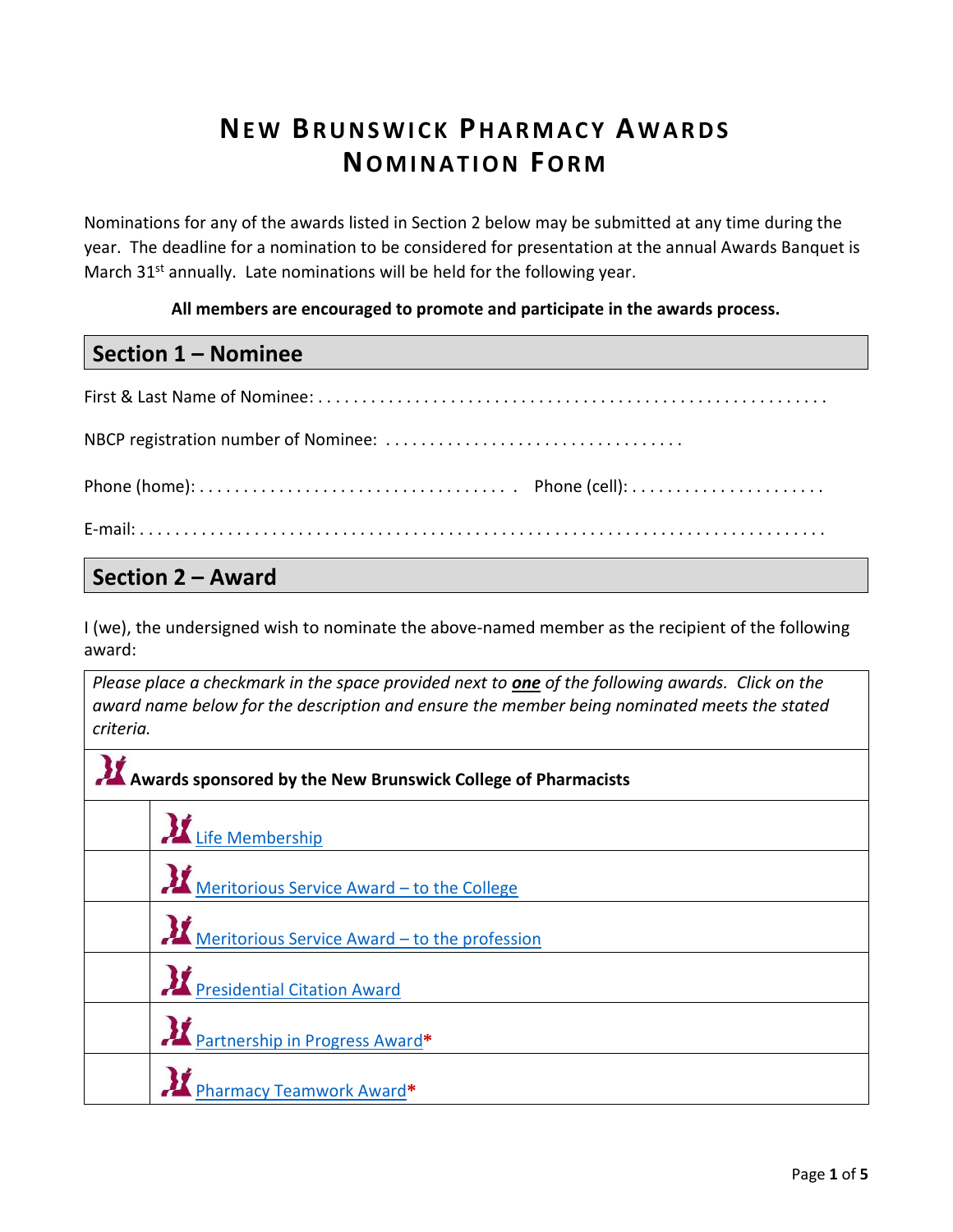# **Awards sponsored by the New Brunswick Pharmacists' Association** [Bowl of Hygeia](#page-4-0) [Scott Knowles New Practitioner Award](#page-4-1)

### **Section 3 – Nominator(s)**

All nomination forms must be submitted by at least one active member who is not the nominee.

**\****Nominations for the Pharmacy Teamwork or Partnership in Progress awards may be submitted by the general public.*

| First & Last Name:            | First & Last Name:            |
|-------------------------------|-------------------------------|
| Signature**                   | Signature**                   |
| <b>NBCP Registration No.:</b> | <b>NBCP Registration No.:</b> |
| Telephone:                    | Telephone:                    |
| Email:                        | Email:                        |

*\*\*For submissions sent by email, a typed name is acceptable.* 

#### **Section 4 – Additional Information**

Self-nominations are not permitted.

#### **Each award nomination must include the following:**

- Completed form signed by at least one nominator.
- Minimum of one letter of reference.
- Background documentation to support the award nomination.

#### All nominees will be contacted to accept/validate their nomination.

#### Submit nominations to the attention of the Awards Committee

Mail: 686 St. George Blvd., Suite 200 Moncton, NB E1E 2C6

Email: [info@nbpharmacists.ca](mailto:info@nbpharmacists.ca) Fax: 506.857.8838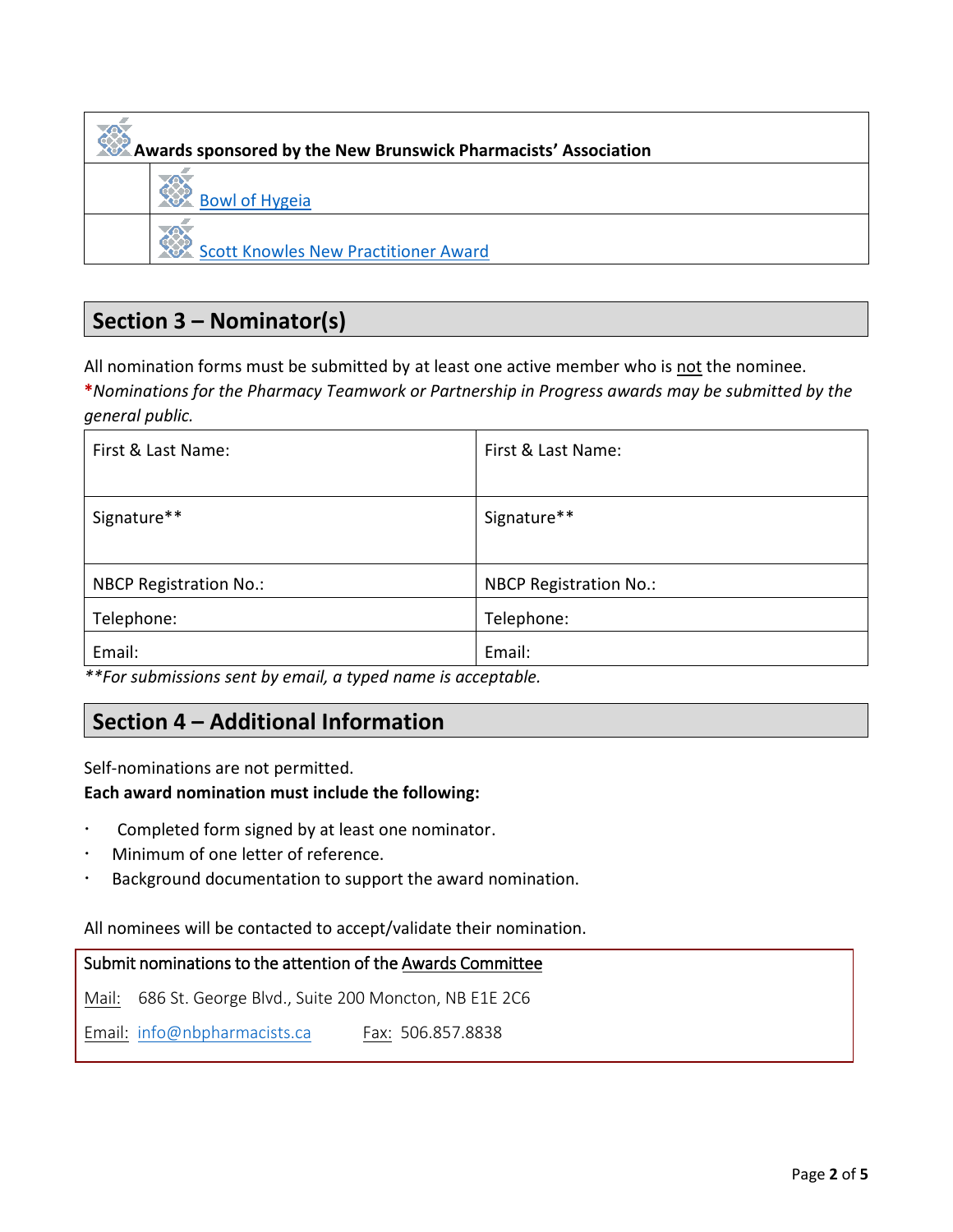

#### **Awards Sponsored by the New Brunswick College of Pharmacists**

### <span id="page-2-0"></span>1. **Life Membership**

This award may be presented to a member (active, retired or posthumously) for outstanding service to the College, Council or the profession. This individual would have given countless hours of volunteer service to the College or Council through participation in committees or volunteer service to the Office of the College. A member may also be considered for this award if they have provided pharmacy services in circumstances which required exceptional commitment of personal time and energy to meet the needs of the community.

The member will have practiced pharmacy for a minimum of 25 years in the province of NB and would also be a previous winner of a meritorious service award from the College.

### <span id="page-2-1"></span>2. **Meritorious Service Award**

- A. Meritorious Service Award to the College This award may be presented to a member (active, retired or posthumously) who, while not a candidate for life membership, has contributed significant service to the College, Council or the office.
- B. Meritorious Service Award to the profession This award may be presented to a member (active, retired or posthumously) who, while not a candidate for life membership, has contributed significant service to the pharmacy profession. It recognizes members:
	- who have advanced the profession through innovative practice and/or outstanding and significant service to the people of New Brunswick in the practice of pharmacy or
	- who have exhibited leadership in the mentoring of current or future members and
	- whose professional practise has exhibited undeniable patient centricity.

### <span id="page-2-2"></span>3. **Presidential Citation Award**

This award may be presented to any person or organization who has made a significant contribution to the profession of pharmacy.

As such this could be a member or non-member and would most likely recognize the completion of a specific project, venture, research or service to the profession or the College.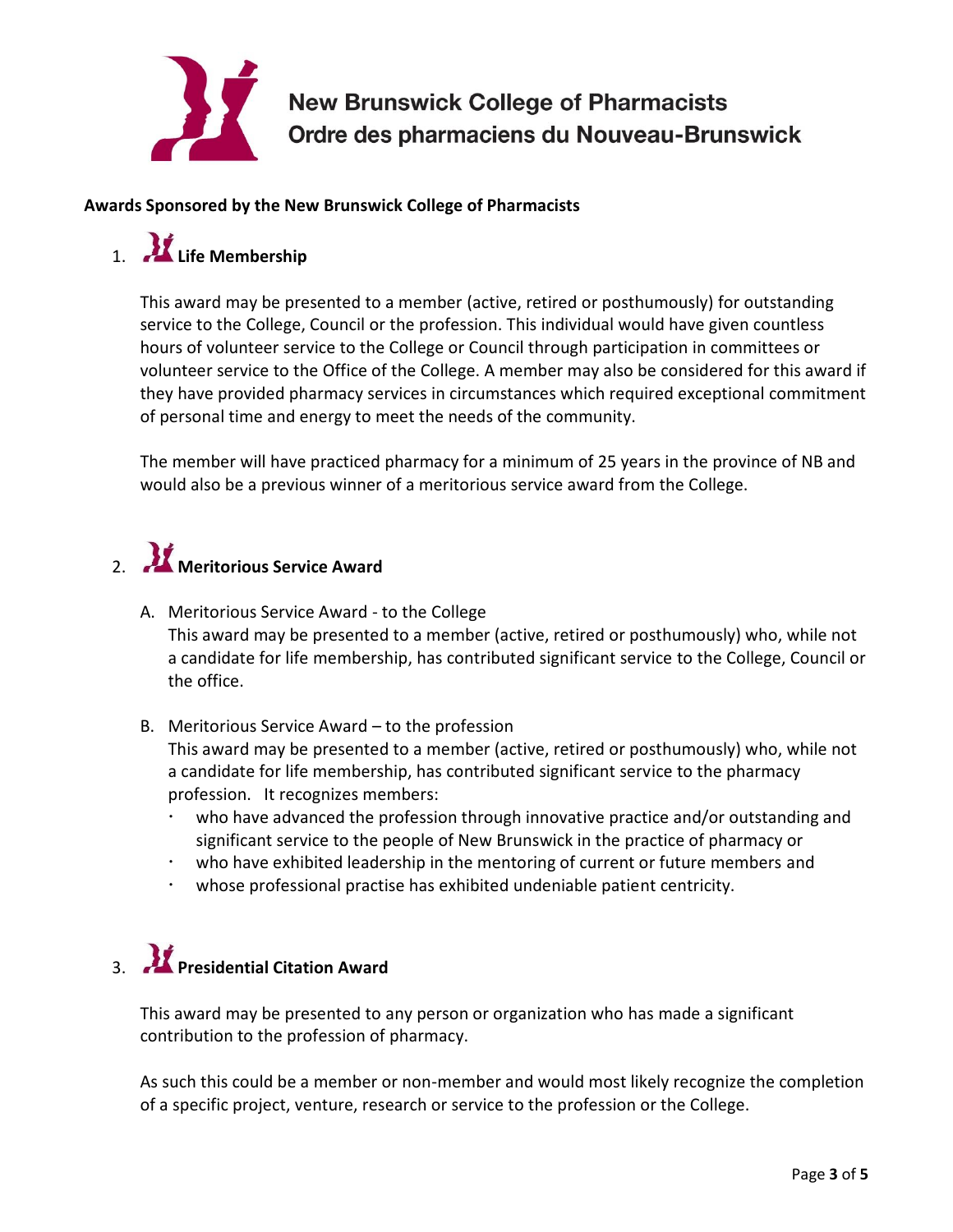### <span id="page-3-0"></span>4. **Partnership in Progress Award**

This award may be presented to a member or members who have fostered a collaborative relationship with one or more healthcare professionals or professions. The nomination should clearly demonstrate that the collaboration has had a positive effect on optimizing patient care and/or the health or safety of the general public.

## <span id="page-3-1"></span>5. **Pharmacy Teamwork Award**

This award may be presented to a member or members who have demonstrated a commitment to teamwork within a pharmacy practice. The member(s) must play a key role in the leadership and execution of the team, demonstrated skills must have a positive impact on patient care, patient safety, and/or the advancement of pharmacy services or the profession.